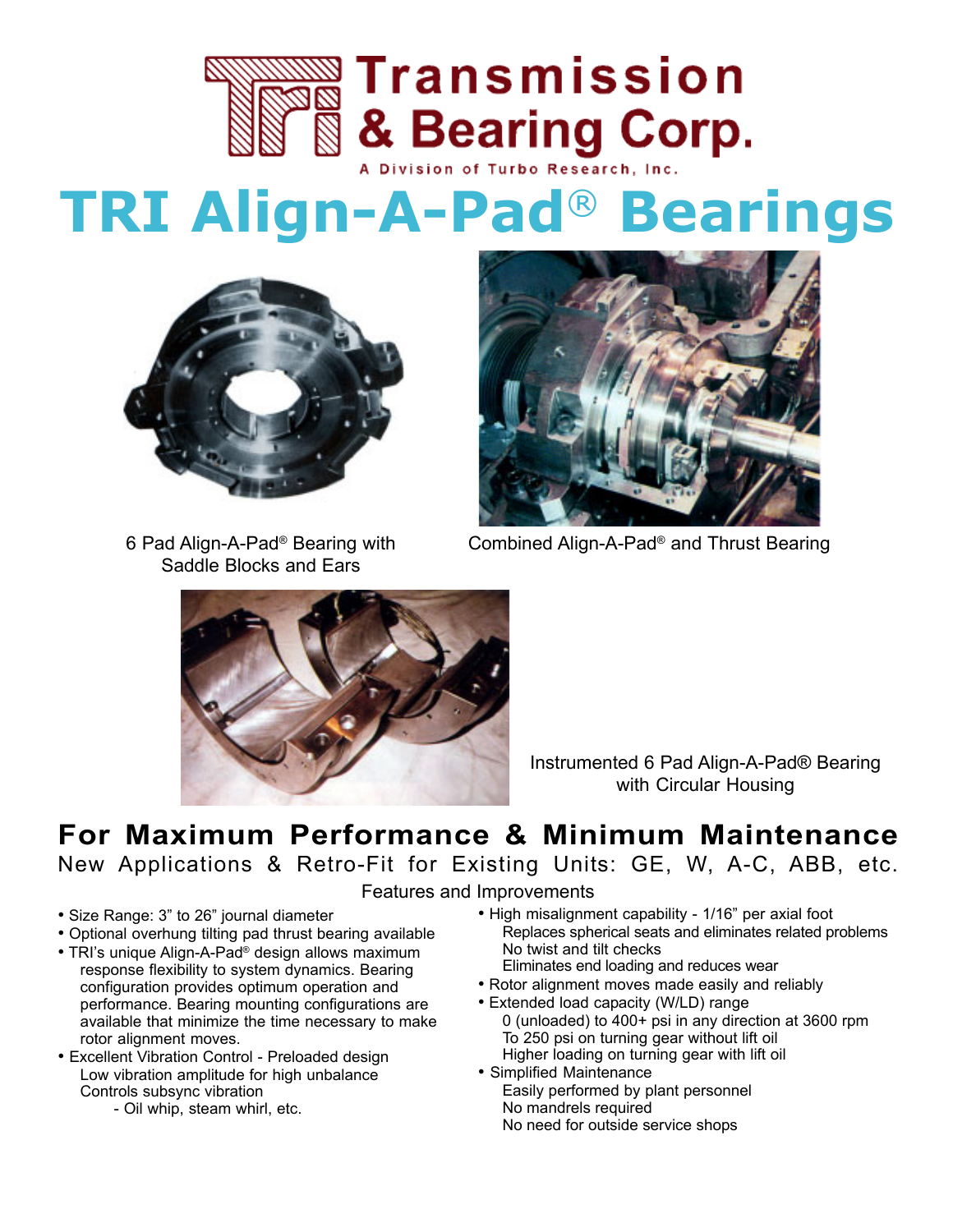

### America's Leader in the Technological Advancement of High Power Fluid Drives Since 1973 New, Reconditioned and Repowered Fluid Drives **1,000 to 30,000+ HP With or Without Speed Increasers and Decreasers**

TRI Heavy Duty Fluid Drives are built with Align-A-Pad bearings and impellers with integral reinforcing rings machined from steel forgings (Pat. 5,331,881). TRI also offers two additional proprietary features that improve the efficiency and reliability of high powered fluid drives.

TRI patent 5,315,825 covers a fluid drive oil system that incorporates a circuit oil temperature control valve and separate oil reservoir. This system improves efficiency and reduces oil leakage, foaming, and disposal. TRI patent 5,303,801 is a brake system that provides greater braking power, improves reliabiliy and simplifies maintenance. The system also functions with air in the lines and minor leaks. Other patents are pending.

### **TRI Supplies a full line of renewal parts and services for TRI, American Blower, American Standard, Voith and other fluid drives.**





Heavy Duty Input Section **Tilt Pad Bearing Construction** 



Reconditioned



Extended Life Impeller with **Integral** Reinforcing Ring (Pat. 5, 331,881)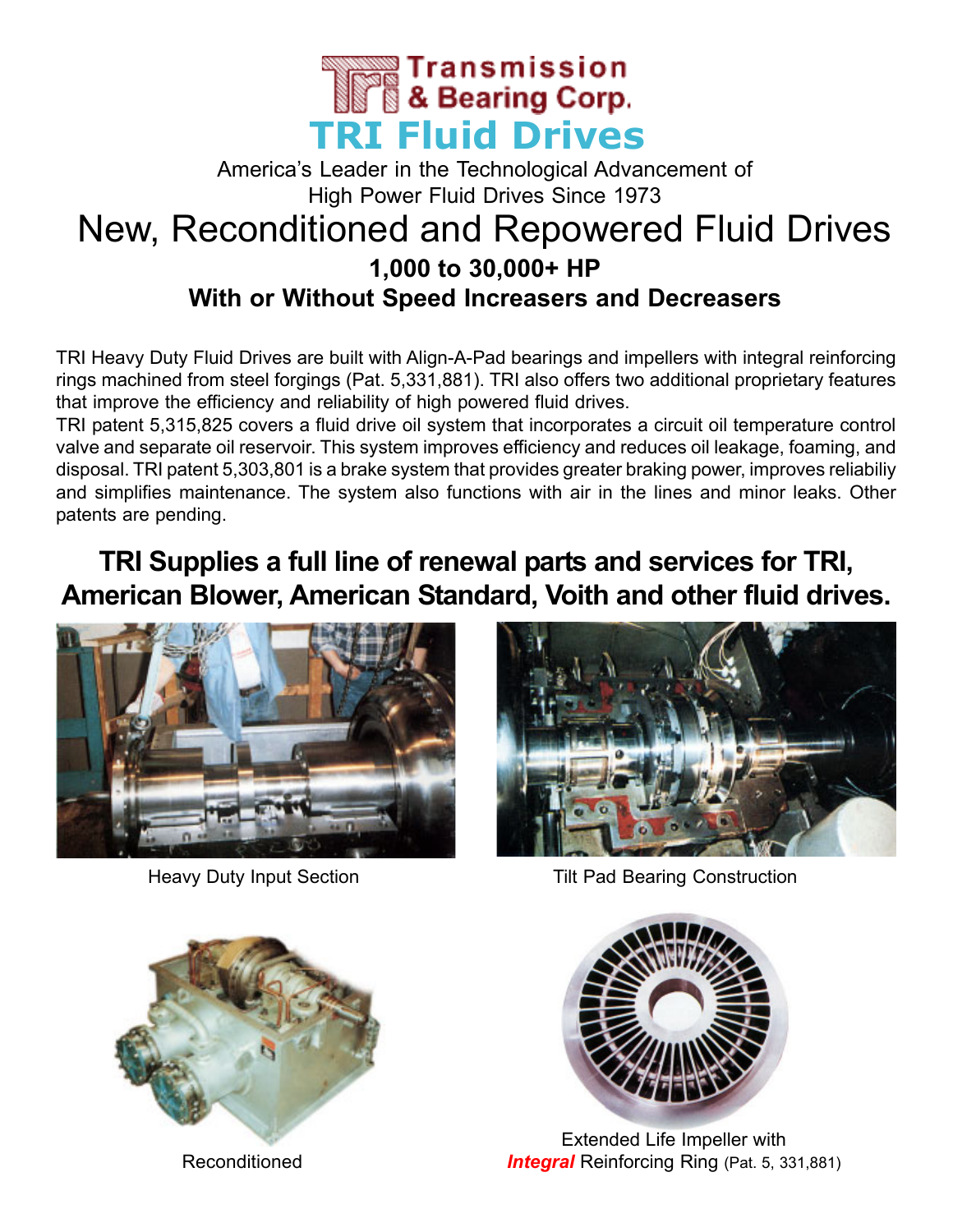# **The Second Transmission**<br>**The Searing Corp. Boiler Feed Pump Drive Trains**

**New**

#### **Reconditioned**

**Repowered: Increased or Decreased Power and/or Speed Ratings**

**Supplemental Components Available Such as Quick Disconnect Couplings**



### **Oil Conditioning & Filtration Systems**

### New, Rebuilt and Upgraded for Power Plant Applications Turbine-Generators, Fluid Drives, etc.

Proprietary TRI products for oil conditioning and filtration systems are available.

TRI Patent 5,207,903 covers a filter stand assembly that supports conventional filters and double circuit valves, incorporates trays for draining used filter elements, and has an environmentally friendly pan to contain oil drips and leaks.

A rocker connection for heat exchangers and pipes (TRI Pat. 5,188,170) that permits rolling, and not the typical sliding support action is offered. This connection is used at one end and offers no restraint along the heat exchanger axis and almost rigid support in both transverse directions.

Site specific licenses are available for TRI proprietary products.